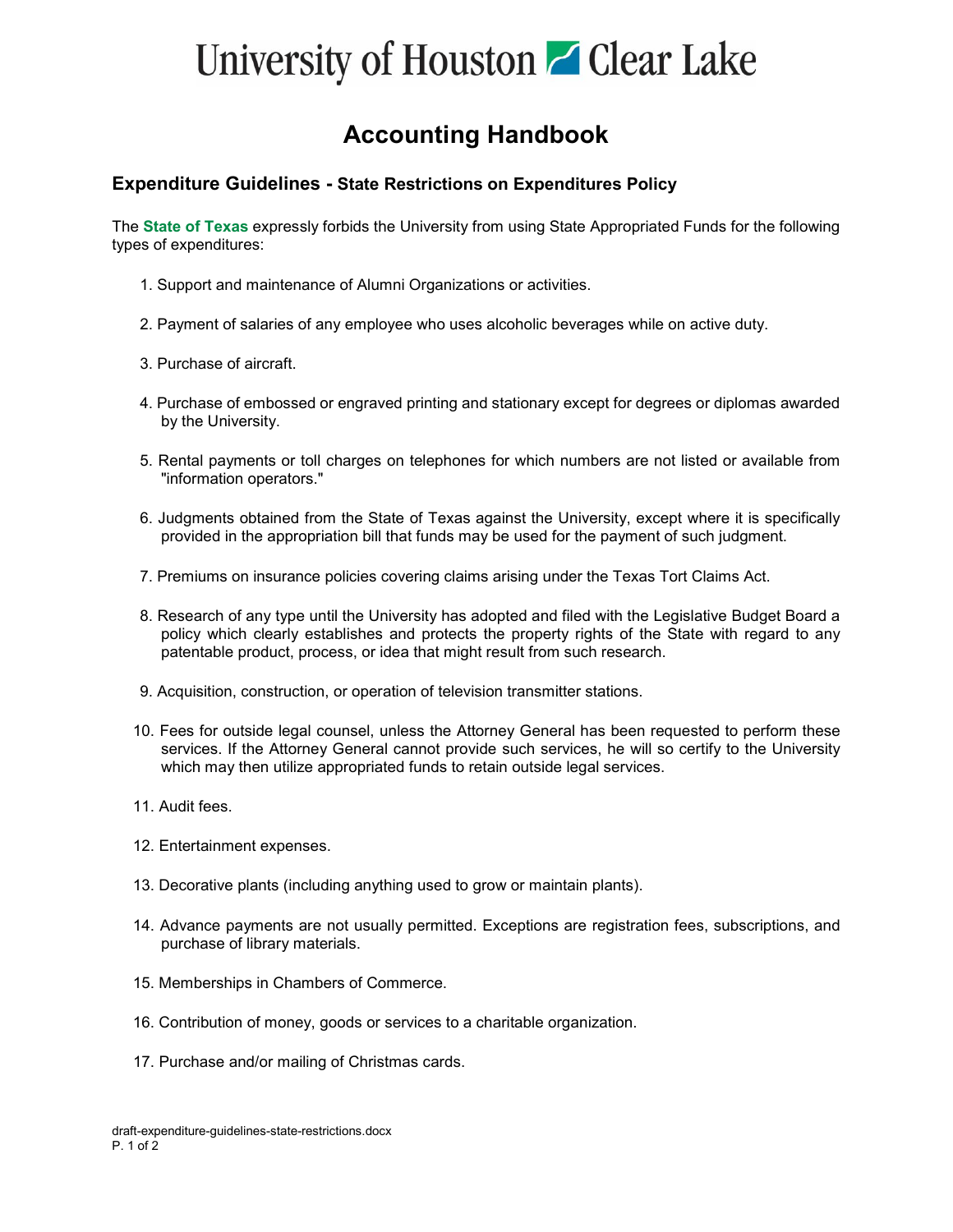### University of Houston **C** Clear Lake

### **Accounting Handbook**

- 18. Employee service and/or safety awards are limited to \$100.00 per award.
- 19. In addition to the above restrictions, which relate specifically to State Appropriated Funds, the following restrictions apply to all University funds:
	- 19.1 Employee service and/or safety awards are limited to \$100.00 per award.
	- 19.2 Non-business related gifts and flowers.
	- 19.3 Seasonal decorating items.
	- 19.4 Reimbursement of personal fees or fines accessed by the University regulations.
	- 19.5 Maintenance, repair, or monthly fee on personal equipment with incidental business use.
	- 19.6 Restrictions related to salary payments:

The rate of salary paid an employee for services during a summer session shall not exceed the salary rate paid the employee for the same similar services during the preceding long session.

Full-time employees on twelve (12) month basis may not receive more than \$7,500 for correspondence and/or off-campus teaching and may not be paid additional money for summer school teaching.

Full-time employees on nine (9) month basis may be paid for correspondence and/or off-campus teaching, summer school, or other services during the remaining three months of the fiscal year, but may not receive more than \$7,500 per annum for correspondence and/or off-campus teaching during the regular nine month session.

Payment of salary to any employee is prohibited if such employee receives funding from a grant or consulting contract not subject to administration by the University and who may use the resources of the University in carrying out the provisions of the grant or consulting contract.

20. Political Aid and Legislative Influence as defined in Section V of the Appropriation Bill is prohibited. This shall apply to all University funds.

#### **References:**

State of Texas-Restricted Expenditures <https://fmx.cpa.texas.gov/fm/pubs/purchase/restricted/index.php>